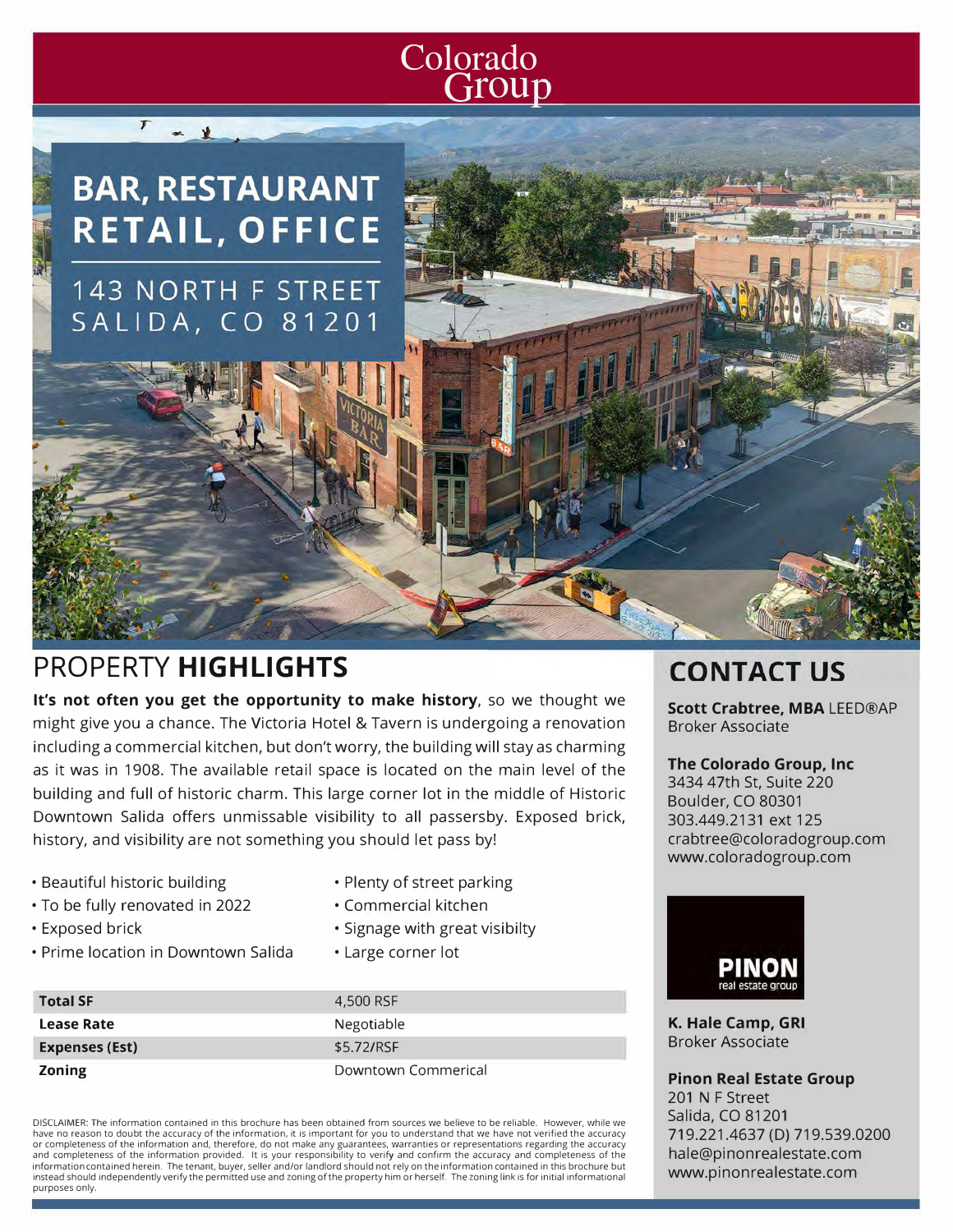# BAR, RESTAURANT, RETAIL, OFFICE<br>143 NORTH F STREET, SALIDA, CO 81201

# Colorado<br>Group

#### PROPERTY PHOTOS/RENDERINGS











The Colorado Group, Inc. | 3434 47th St, Suite 220, Boulder, CO 80301 | 303-449-2131 | www.coloradogroup.com \* For a complete disclaimer, please see page one of this brochure.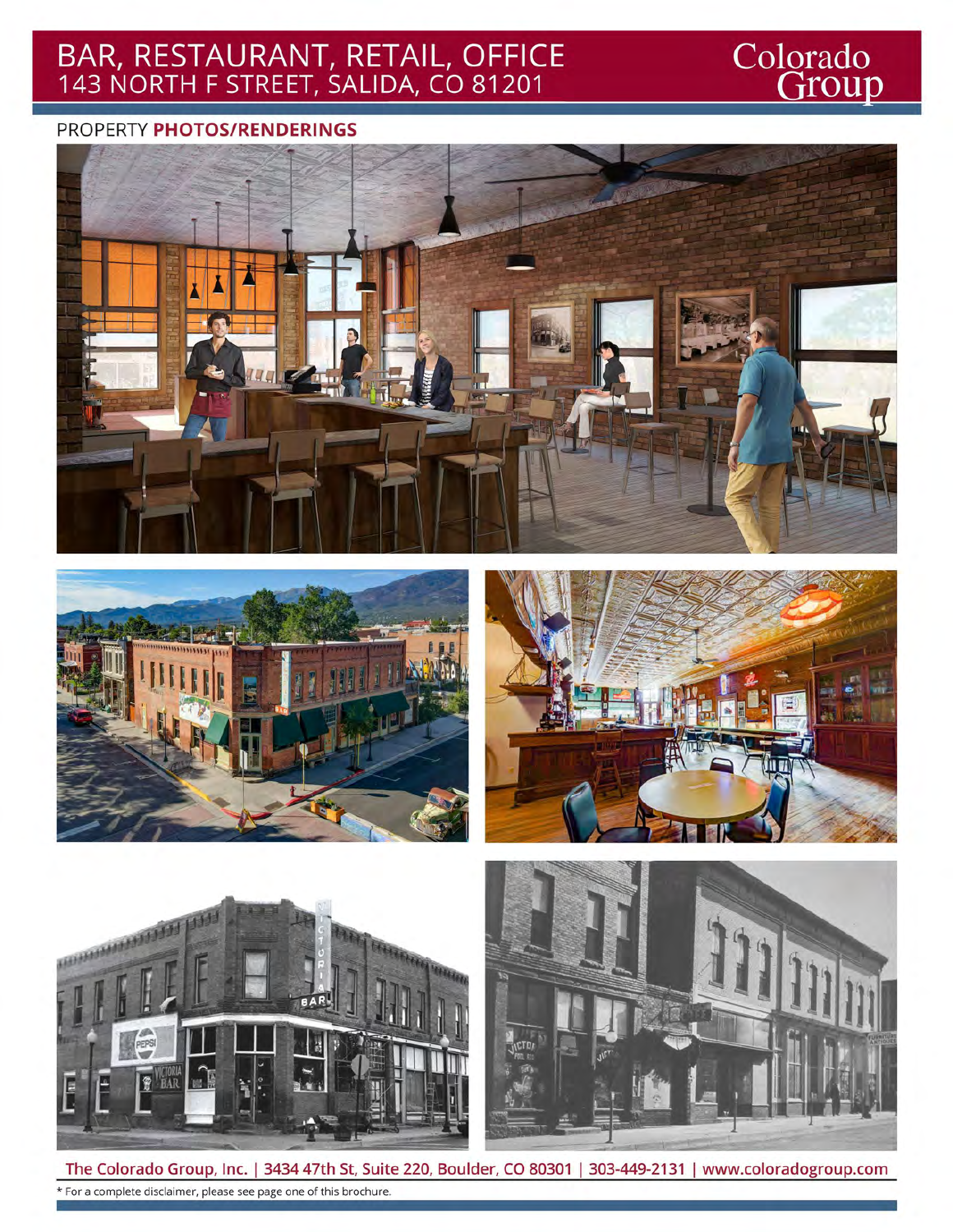### **PROPERTY FLOOR PLAN**



Colorado<br>Group

North F Street

The Colorado Group, Inc. | 3434 47th St, Suite 220, Boulder, CO 80301 | 303-449-2131 | www.coloradogroup.com \* For a complete disclaimer, please see page one of this brochure.